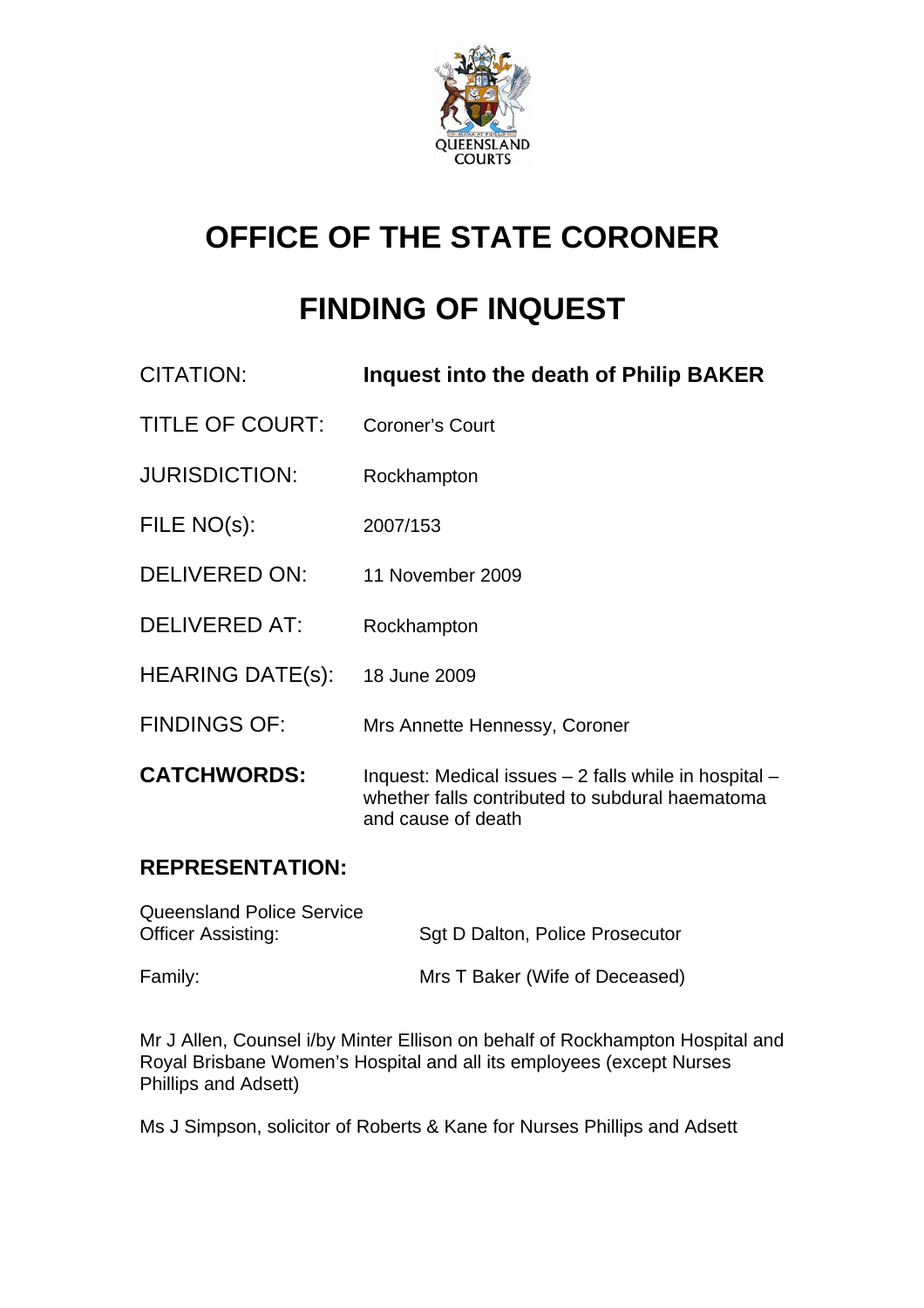These findings seek to explain, as far as possible, how Mr Philip Baker's death occurred on 19<sup>th</sup> November 2007. Following on the court hearing the evidence in this matter where learnings can be made to improve safety, changes to departmental and/or industry practice may be recommended with a view to reducing the likelihood of a similar incident occurring in future.

#### *THE CORONER'S JURISDICTION*

- 1. The coronial jurisdiction was enlivened in this case due to the death of Mr Baker falling within the category of "*a violent or otherwise unnatural death"* due to the falls sustained in hospital, under the terms of s8 of the Act. The matter was reported to a coroner in Rockhampton pursuant to s7(3) of the Act. A coroner has jurisdiction to investigate the death under Section 11(2), to inquire into the cause and the circumstances of a reportable death and an inquest can be held pursuant to s28.
- 2. A coroner is required under s45(2) of the Act when investigating a death, to find, if possible:-
- the identity of the deceased.
- how, when and where the death occurred, and
- what caused the death.
- 3. An Inquest is an inquiry into the death of a person and findings in relation to each of the matters referred to in section 45 are delivered by the Coroner. The focus of an Inquest is on discovering what happened, informing the family and the public as to how the death occurred, but not on attributing blame or liability to any particular person or entity.
- 4. The coroner also has a responsibility to examine the evidence with a view to reducing the likelihood of similar deaths. Section 46(1) of the Act, authorises a coroner to "*comment on anything connected with a death investigated at an inquest that relates to* – *(c) ways to prevent deaths from happening in similar circumstances in the future."* Further, the Act prohibits findings or comments including any statement that a person is guilty of an offence or civilly liable for something.
- 5. Due to the proceedings in a Coroner's court being by way of inquiry rather than trial, and being focused on fact finding rather than attributing guilt, the Act provides that the Court may inform itself in any appropriate way (section 37) and is not bound by the rules of evidence. The rules of natural justice and procedural fairness apply in an Inquest. The civil standard of proof, the balance of probabilities, is applied.
- 6. All interested parties can be given leave to appear, examine witnesses and be heard in relation to the issues in order to ensure compliance with the rules of natural justice. In this matter, the Rockhampton and Royal Brisbane Hospitals, Health Department employees involved in the care of Mr Baker and the widow of the deceased were represented at the Inquest.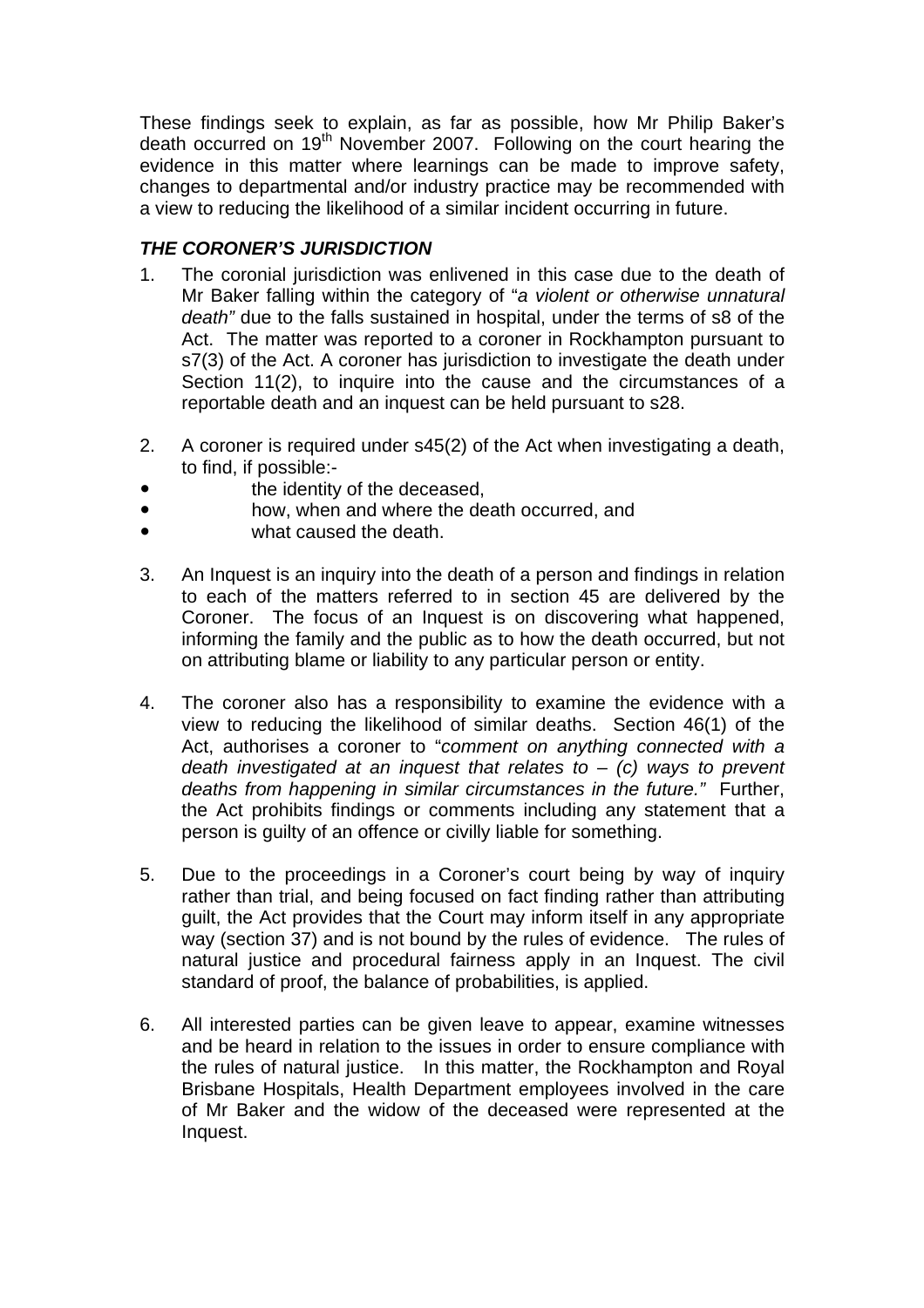7. I will summarise the evidence in this matter. All of the evidence presented during the course of the Inquest, exhibits tendered and submissions made have been thoroughly considered even though all facts may not be specifically commented upon.

### *THE EVIDENCE*

- 8. Mrs Baker gave evidence that she had been married to Mr Baker for 34 years. He became ill about 16-18 years ago when he had a mild stroke. He subsequently suffered from eyesight and kidney problems for which he was medicated over the following 9 years. Eventually he was placed on dialysis. He also suffered from heart problems. Mrs Baker had been her husband's carer for a number of years. She knew all of his medications and attended dialysis with him.
- 9. Mr Baker was admitted to Rockhampton hospital on the  $10<sup>th</sup>$  November 2007 with severe headache and a sore neck. He had tried to treat himself with panadol but his condition worsened during the morning. Mr Baker's blood pressure was very high when he was seen in the Emergency Department and a number of investigations were carried out. A CT scan showed no neurological problems and Mr Baker was admitted to the ward late in the afternoon. He was then suffering from numbness in his left leg and his blood pressure was still high. Medications were administered.
- 10. On Sunday 11<sup>th</sup>, dialysis was arranged for Monday and other treatments continued with a focus on anticoagulation issues. During the early hours of Monday morning, Mr Baker's blood pressure was very high again and he was confused and disoriented and had a headache. Just before 4am, Mr Baker fell in the bathroom. No significant injuries were noted and full observations were carried out. He was seen by a doctor at 5am and was more confused than earlier and had pain in the left temporal area. Further treatment was administered. Mr Baker received dialysis on Monday. When reviewed on Monday evening, Mr Baker was drowsy and confused and his blood pressure was high. There were no significant findings and he was transferred to Coronary Care for further treatment. His blood pressure came under some control by Tuesday evening after constant treatment and monitoring.
- 11. On the morning of Tuesday  $13<sup>th</sup>$  November, Mr Baker was found on the floor near his bed. Dr Han felt that the falls that Mr Baker had suffered were as a result of the blood pressure issues causing a lack of balance. Mr Baker had sustained a laceration to his left arm in the fall, which was dressed. It later became obvious that he had neurological issues and another CT scan was conducted. That scan revealed a subarachnoid haemorrhage. Other tests found no other new problems. Contact was made with the Neurology Department of Royal Brisbane and Women's Hospital and a conservative treatment approach recommended as it was not considered that an aneurysm was responsible for Mr Baker's condition.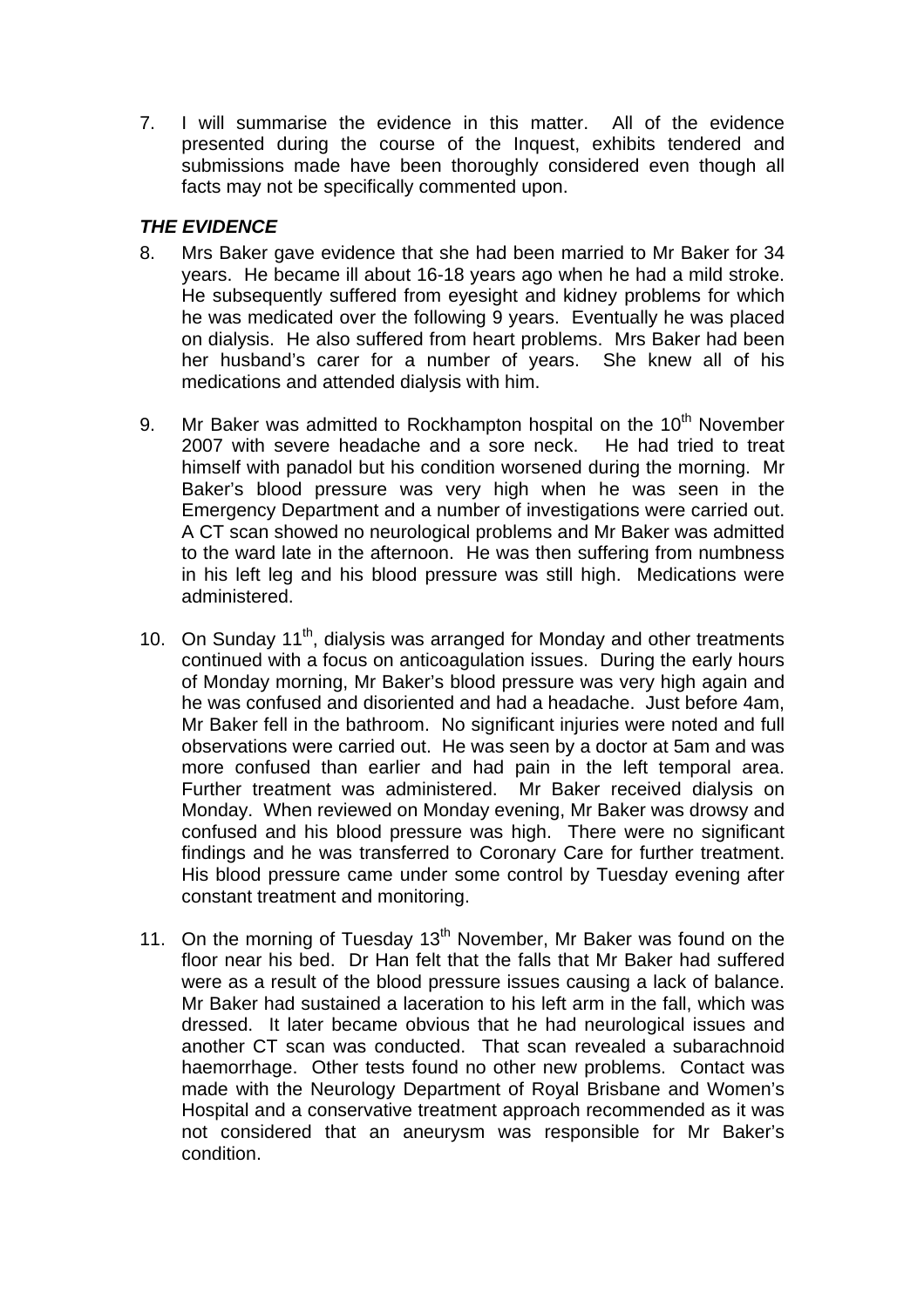- 12. On Wednesday 14<sup>th</sup> November, further clinical deterioration was noted and another CT scan was done indicating a dramatic worsening of Mr Baker's neurological condition. The decision was taken to transfer Mr Baker to Brisbane. He was admitted there about midday on the same day. At that time, Mr Baker suffered from a number of co-morbidities and his medical condition was complex. Further testing confirmed that Mr Baker did not have an aneurysm. Treatment and monitoring continued.
- 13. When Mrs Baker arrived in Brisbane and spoke to Dr Hegde, he asked for a history of the last few days. On Mrs Baker giving that history, the Doctor indicated that he would treat Mr Baker differently as the medical chart differed to the oral history. Dr Hegde could not recall this conversation but confirmed that he had no concerns regarding the completeness or accuracy of the information provided to him by Rockhampton Hospital. If he had, he would have had enquiries made with the hospital.
- 14. On Friday 16<sup>th</sup> November, Mr Baker developed a problem with his right eye which was treated. A CT scan showed no deterioration but an MRI later in the day showed an extensive infarction of the brain stem and spinal cord. There was little chance of survival. Over the following days after consultation with Mr Baker's family, life support was withdrawn and Mr Baker passed away on 19<sup>th</sup> November.
- 15. At Inquest, Mrs Baker raised a number of concerns regarding the medical care given to her husband. Her main concern was the issue with the Rockhampton Hospital staff in Accident and Emergency on Saturday that her husband needed to be dialysed due to his being given morphine. Her view was not considered and dialysis did not occur until Monday. She had only given permission for the administration of morphine on the condition that dialysis occurred. Dr Han, the General and Renal Physician who had been treating Mr Baker for some time, gave evidence that it was not necessarily so that Mr Baker would have required additional dialysis due to the administration of morphine. Further, there was nothing in the chart to indicate that Mr Baker required any assistance from the renal unit over the weekend.
- 16. The cause of the sub-arachnoid haematoma was investigated. Dr Hegde advised that trauma could not be excluded as a possible cause in this case but he did comment that there was no indication in any other way of any injury or trauma. He considered the haematoma was likely caused as a result of an increase in blood pressure or secondary to the brain stem infarct. The haematoma did not contribute to death. Dr Buxton, Forensic Pathologist, gave evidence that there was no evidence of injury to the brain through trauma.
- 17. Tests had revealed that Mr Baker suffered from atherosclerosis and he had a history of vascular disease. The atherosclerosis was considered to be a significant contributing factor in the brain stem infarct. An infarct in the brain stem is difficult to diagnose and requires sophisticated tests.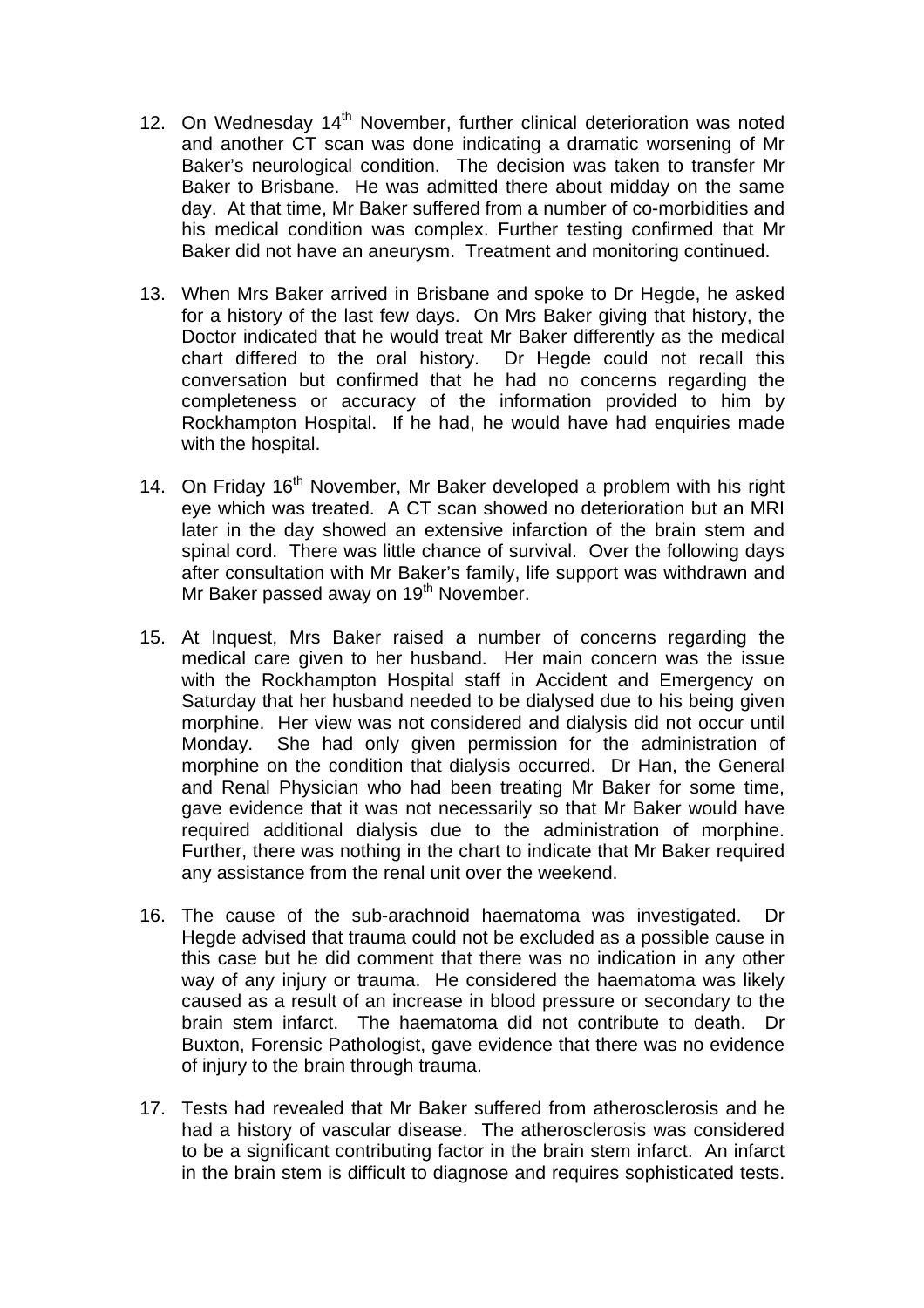The infarct preceded the haematoma in this case. Once the infarct occurred, there was little chance of survival. Dr Hegde was of the opinion that renal failure played no role in the death of Mr Baker but was a co-morbidity.

- 18. Dr Kerr, a Consultant Physician, provided the Coroner with expert opinion on Mr Baker's treatment given Mrs Baker concerns regarding issues including the falls which her husband suffered in hospital and their potential impact on his death. Dr Kerr noted that Mr Baker's case was very complicated and he suffered from a number of severe comorbidities.
- 19. Brain stem infarct can occur suddenly or develop over a number of days. The facts suggested to Dr Kerr that the infarct started developing as shown by the headache and neck pain on Saturday morning and gradually increased until death. The symptoms including numbness in the left leg, drowsiness, confusion, pupil abnormalities and others are all in hindsight, symptoms of the developing infarct. The condition is also associated with dizzy spells and instability which would have contributed to his falls in hospital. Neither fall caused significant issues, neither were they contributed to by his medical or nursing management in Dr Kerr's opinion.
- 20. Dr Kerr stated that management of Mr Baker's condition would be difficult and the treatment was acceptable and appropriate at all times.

I acknowledge that Mrs Baker still has some concerns and questions regarding aspects of Mr Baker's care. I am satisfied, however, that those matters are not related to the death of Mr Baker in a formal sense and are better addressed in another forum. Assistance will be provided to Mrs Baker in that regard.

#### *FORMAL FINDINGS*

I am required to find, so far as has been proved on the evidence, who the deceased person was and when, where and how he came by his death. After consideration of all of the evidence and exhibited material, I make the following findings:

**Identity of the deceased person**– The deceased person was Philip BAKER born on the 15th day of November 1951.

**Place of death** – Mr Baker died at the Royal Brisbane and Women's Hospital, Brisbane, Queensland.

**Date of death** –Mr Baker died at about 11.30am on the 19<sup>th</sup> November 2007.

**Cause of death** – Mr Baker died as a result of haemorrhagic brain stem infarction due to or as a consequence of hypertensive heart disease. This condition developed over a number of days but would have started prior to Mr Baker's admission to hospital on 10 November 2007. He received